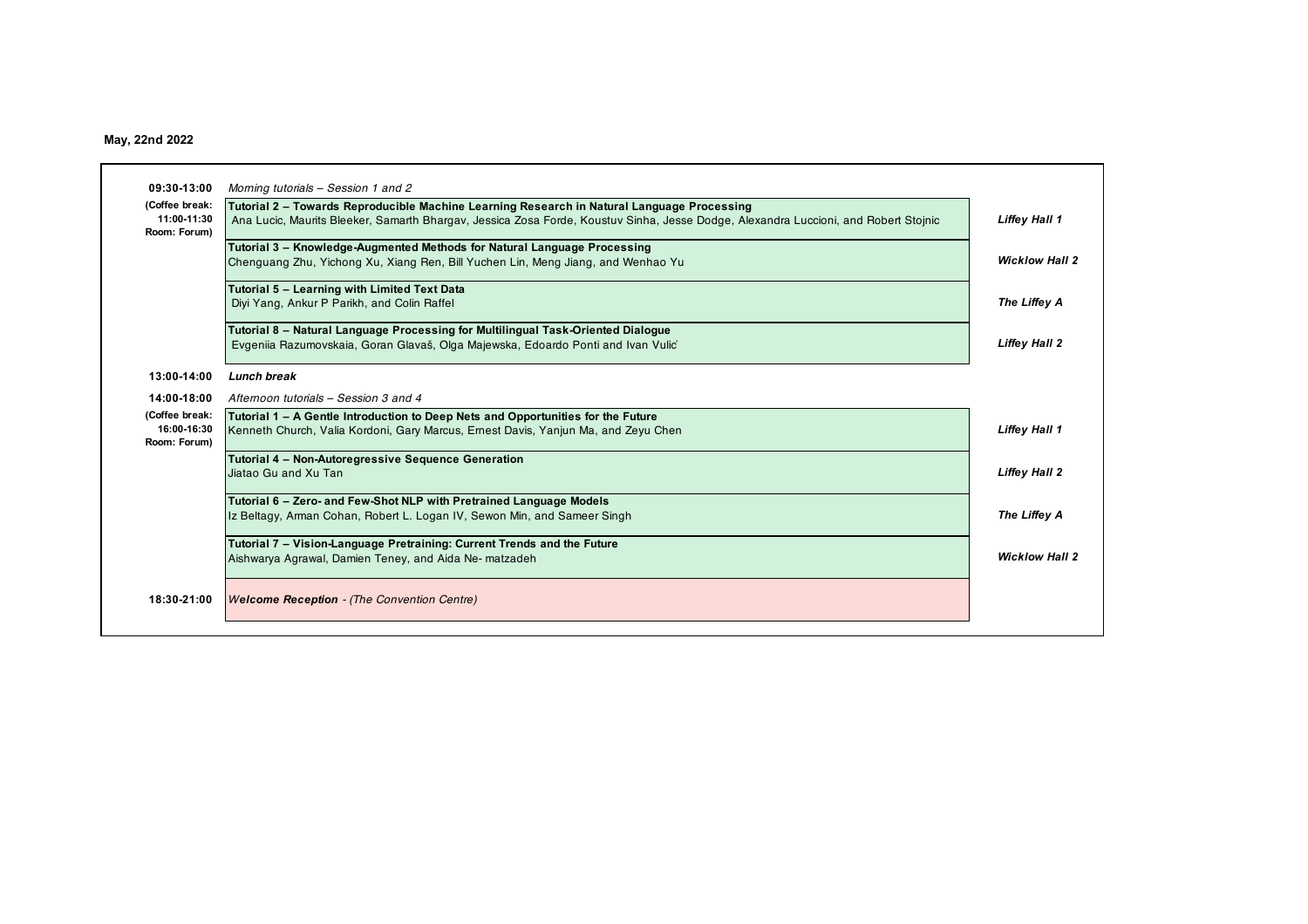| May, 23rd 2022 |  |  |
|----------------|--|--|
|----------------|--|--|

| $8:00 -$    | Registration                                                                    |                                                            |                                                             |                                 |                                                                         |                                                          |                                                       |                              |
|-------------|---------------------------------------------------------------------------------|------------------------------------------------------------|-------------------------------------------------------------|---------------------------------|-------------------------------------------------------------------------|----------------------------------------------------------|-------------------------------------------------------|------------------------------|
|             | The Liffey B                                                                    | The Liffey A                                               | <b>Liffey Hall 2</b>                                        | <b>Wicklow Hall 2a</b>          | <b>Wicklow Hall 2b</b>                                                  | <b>Liffey Hall 1</b>                                     | <b>Wicklow Hall 1</b>                                 | <b>Forum</b>                 |
| 8:30-9:30   | Opening Remarks and Presidential Address (Room:Auditorium)                      |                                                            |                                                             |                                 |                                                                         |                                                          |                                                       |                              |
| 9:30-10:30  | Keynote - Angela D. Friederici: "Language in the Human Brain" (Room:Auditorium) |                                                            |                                                             |                                 |                                                                         |                                                          |                                                       |                              |
| 10:30-11:00 | <b>Coffee break (Room: Forum)</b>                                               |                                                            |                                                             |                                 |                                                                         |                                                          |                                                       |                              |
| 11:00-12:30 | <b>Machine Learning for NLP 1</b>                                               | <b>Machine Translation and</b><br><b>Multilinguality 1</b> | <b>Resources and Evaluation 1</b>                           | <b>Semantics 1</b>              | <b>Information Extraction 1</b>                                         | <b>Language Grounding, Speech</b><br>and Multimodality 1 | <b>Question Answering 1</b>                           | <b>Poster+Demo Session 1</b> |
| 12:30-14:00 | <b>Lunch break</b>                                                              |                                                            |                                                             |                                 |                                                                         |                                                          |                                                       |                              |
| 14:00-15:00 | <b>Dialogue and Interactive</b><br>Systems 1                                    | <b>Ethics in NLP</b>                                       | <b>Special Theme 1</b>                                      | <b>Discourse and Pragmatics</b> | <b>Sentiment Analysis, Stylistic</b><br>Analysis, and Argument Mining 1 | <b>Information Retrieval and Text</b><br>Minina          | <b>Phonology, Morphology</b><br>and Word Seamentation | <b>Poster+Demo Session 2</b> |
| 15:00-15:15 | Mini break (Room: Forum)                                                        |                                                            |                                                             |                                 |                                                                         |                                                          |                                                       |                              |
| 15:15-16:30 | Spotlight Talks by Young Rising Stars (STIRS) (Room: Auditorium)                |                                                            |                                                             |                                 |                                                                         |                                                          |                                                       |                              |
| 16:30-17:00 | Coffee break (Room: Forum)                                                      |                                                            |                                                             |                                 |                                                                         |                                                          |                                                       |                              |
| 17:00-18:00 | <b>Machine Learning for NLP 2</b>                                               | <b>Machine Translation and</b><br><b>Multilinguality 2</b> | <b>Interpretability and Analysis</b><br>of Models for NLP 1 | <b>NLP Applications 1</b>       | <b>Syntax: Tagging, Chunking and</b><br>Parsing                         | <b>Student Research Workshop</b>                         | <b>Generation 1</b>                                   | <b>Poster+Demo Session 3</b> |
| 19:30-23:00 | <b>Social Event: Guinness Storehouse</b>                                        |                                                            |                                                             |                                 |                                                                         |                                                          |                                                       |                              |

#### **May, 24th 2022**



#### **May, 25th 2022**

| $8:00-$      | Registration                                    |                                                                                                |                                   |                        |                                                                                |                                                               |                             |                              |  |
|--------------|-------------------------------------------------|------------------------------------------------------------------------------------------------|-----------------------------------|------------------------|--------------------------------------------------------------------------------|---------------------------------------------------------------|-----------------------------|------------------------------|--|
|              | The Liffey B                                    | The Liffey A                                                                                   | <b>Liffey Hall 2</b>              | <b>Wicklow Hall 2a</b> | <b>Wicklow Hall 2b</b>                                                         | <b>Liffey Hall 1</b>                                          | <b>Wicklow Hall 1</b>       | Forum                        |  |
| 7:30-8:30    |                                                 | Virtual poster session 3 (GatherTown)                                                          |                                   |                        |                                                                                |                                                               |                             |                              |  |
| $9:00-10:15$ |                                                 | Keynote 3: Panel on "Support Linguistic Diversity" (chaired by Steven Bird) (Room: Auditorium) |                                   |                        |                                                                                |                                                               |                             |                              |  |
| 10:15-10:45  |                                                 | <b>Coffee break (Room: Forum)</b>                                                              |                                   |                        |                                                                                |                                                               |                             |                              |  |
| 10:45-12:15  | <b>Dialogue and Interactive</b><br>Systems 3    | <b>Interpretability and Analysis</b><br>of Models for NLP 3                                    | <b>NLP Applications 3</b>         | <b>Semantics 3</b>     | <b>Linguistic Theories, Cognitive</b><br><b>Modeling and Psycholinguistics</b> | <b>Computational Social Science</b><br>and Cultural Analytics | <b>Generation 2</b>         | Poster+Demo Session 6        |  |
| 12:15-13:30  | <b>Lunch break</b>                              |                                                                                                |                                   |                        |                                                                                |                                                               |                             |                              |  |
|              | 13:30-14:30 Machine Learning for NLP 5          | <b>Machine Translation and</b><br><b>Multilinguality 4</b>                                     | <b>Resources and Evaluation 4</b> | <b>Summarization 2</b> | <b>Sentiment Analysis, Stylistic</b><br>Analysis, and Argument Mining 2        | Language Grounding, Speech<br>and Multimodality 3             | <b>Question Answering 3</b> | <b>Poster+Demo Session 7</b> |  |
| 14:30-14:45  | Mini break (Room: Forum)                        |                                                                                                |                                   |                        |                                                                                |                                                               |                             |                              |  |
| 14:45-16:00  | Best Paper Awards (Room: Auditorium)            |                                                                                                |                                   |                        |                                                                                |                                                               |                             |                              |  |
| 16:00-16:30  | Coffee break (Room: Forum)                      |                                                                                                |                                   |                        |                                                                                |                                                               |                             |                              |  |
| 16:30-18:00  | <b>ACL Awards (Room: Auditorium)</b>            |                                                                                                |                                   |                        |                                                                                |                                                               |                             |                              |  |
| 18:00-18:30  | <b>Closing Session (Room: Auditorium)</b>       |                                                                                                |                                   |                        |                                                                                |                                                               |                             |                              |  |
| 19:00-20:00  | Virtual poster session 4 (GatherTown)           |                                                                                                |                                   |                        |                                                                                |                                                               |                             |                              |  |
| $19:00 -$    | <b>Socials and Company-Sponsored Activities</b> |                                                                                                |                                   |                        |                                                                                |                                                               |                             |                              |  |